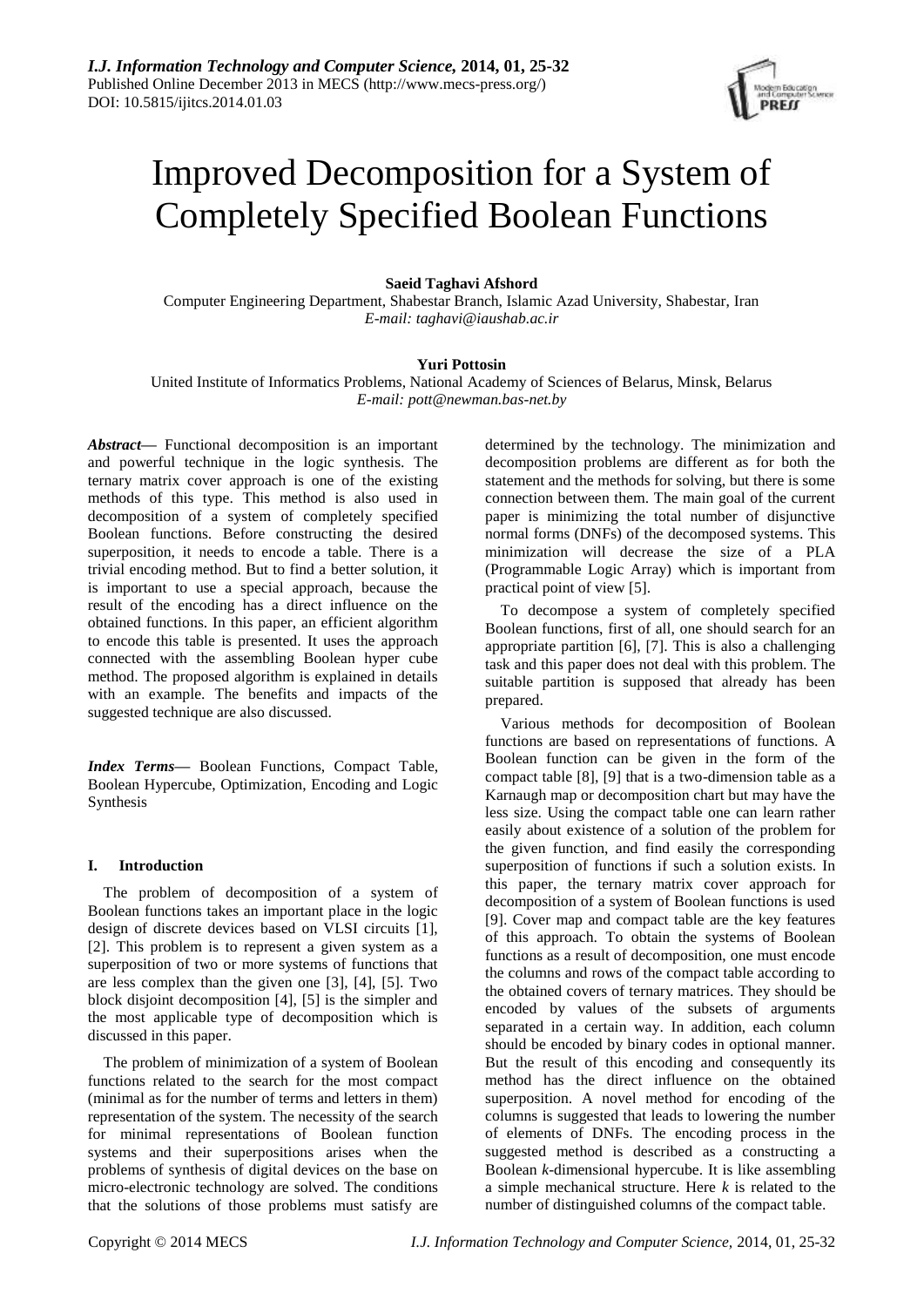The remainder of the paper is organized as follows. Section 2 briefly describes the theoretical part of the problem. Section 3 explains the suggested method for encoding and its computational complexity analysis in details. Section 4 presents an example along with discussion to increase the clarity. Conclusion and future works are given in the final section.

## **II. Overview of the Problem**

## **2.1 The Problem Definition**

The problem of decomposition of a system of Boolean functions is considered in the following statement. Given a system of completely specified Boolean functions  $y = f(x)$ , the superposition  $y = \varphi(w, z_2)$ ,  $w = g(z_1)$  must be found where  $z_1$  and  $z_2$ are vector variables whose components are Boolean variables in the subsets  $Z_1$  and  $Z_2$  of the set  $X = \{x_1, x_2, \ldots, x_n\}$  of the arguments, respectively such that  $X = Z_1 \cup Z_2$  and  $Z_1 \cap Z_2 = \emptyset$ . At that, the number of components of the vector variable *w* must be less than that of *z*1. Such a kind of decomposition is called twoblock disjoint decomposition [4], [5]. The subsets *Z*<sup>1</sup> and  $Z_2$  are called bound and free sets respectively.

Let a system of this kind be given by matrices *U* and *V* that are the matrix representation of the system of DNFs of the given functions [4]. Matrix *U* is a ternary matrix of  $l \times n$  dimension where *l* is the number of terms in the given DNFs. The columns of *U* are marked with the variables  $x_1, x_2, \ldots, x_n$ , and the rows represent the terms of the DNFs (the intervals of the space of the variables  $x_1, x_2, \ldots, x_n$ ). The matrix V is a Boolean matrix. Its dimension is  $l \times m$ , and its columns are marked with the variables  $y_1, y_2, \ldots, y_m$ . The ones in this columns point out the terms in the given DNFs.

#### **2.2 Cover Map and Compact Table**

Any family  $\pi$  of different subsets (blocks) of a set  $L$ whose union is *L*, is called a *cover* of *L*. Let  $L = \{1, 2, \dots, l\}$  be the set of numbers of rows of a ternary matrix  $U$ . A cover  $\pi$  of  $L$  is called a *cover of the ternary matrix*  $U$  if for each value  $x^*$  of the vector variable x there exists a block in  $\pi$  containing all the numbers of those and only those rows of *U*, which absorb  $x^*$ . Block  $\emptyset$  corresponds to the value  $x^*$ , which is absorbed by no row of  $U$ . Other subsets are not in  $\pi$ . Let  $t(x^*, U)$  be the set of numbers of those rows of  $U$ , which absorb  $x^*$ . For every block  $\pi_j$  of  $\pi$ , we define the Boolean function  $\pi_i(x)$  having assumed that  $\pi_i(x^*) = 1$ for any  $x^* \in \{0,1\}^n$  if  $t(x^*, U) = \pi_j$ , and  $\pi_j(x^*) = 0$ otherwise.

Let us define an operation  $\vee(\pi_i, V)$  over the rows of a binary matrix *V*, the result of which is the vector *y*\*  $(y^* = \vee (\pi_i, V))$  obtained by component-wise disjunction of rows *V* whose numbers are in the block  $\pi_i$ . If  $\pi_i = \emptyset$ , all the components of  $y^*$  are equal to 0. It has been shown in [8] that  $f(x^*) = y^* = \sqrt{\pi_i}$ , *V*) if  $\pi_i(x^*) = 1$ .

There is a convenient way to construct the cover of a ternary matrix *U* when the number of arguments is not large. This technique uses the cover map that has the structure of the Karnaugh map. In any cell of a cover map of  $U$  corresponding to a vector  $x^*$ , there is the set  $t(x^*, U)$ , which is a block of the cover of  $U$ .

Let a pair of matrices,  $U$  and  $V$ , give a system of completely specified Boolean functions  $y = f(x)$ , and let the matrix  $U_1$  be composed of the columns of  $U$ , marked with the variables from the set  $Z_1$  and the matrix *U*<sup>2</sup> from the columns marked with the variables from *Z*2. The covers of  $U_1$  and  $U_2$  are  $\pi^1 = {\pi^1_1, \pi^1_2, \dots, \pi^1_r}$  and  $\pi^2 = {\pi^2_1, \pi^2_2, ..., \pi^2_s}.$ 

Let us construct a table *M*. Assign the blocks  $\pi^1_1, \pi^1_2, \ldots, \pi^1_r$  and the corresponding Boolean functions  $\pi^1_1(z_1), \pi^1_2(z_1), \ldots, \pi^1_r(z_1)$  to the columns of *M*, and  $\pi^2_1, \pi^2_2, \ldots, \pi^2_s$  and  $\pi^2_1(z_2), \pi^2_2(z_2), \ldots, \pi^2_s(z_2)$ to the rows of *M*. At the intersection of the *i*-th column,  $1 \le i \le r$  and the *j*-th row,  $1 \le j \le s$ , of *M*, we put the value  $y^* = \vee (\pi^1 \cap \pi^2 \cap V)$ . The table *M* is called the *compact table*. It gives the system of Boolean functions  $y = f(x)$  in the following way: the value of the Boolean vector function  $f(x^*)$  is  $\vee (\pi_{1i} \cap \pi_{2i}, V)$  at any set argument values  $x^*$ , for which  $\pi_{1i}(z_1) \wedge \pi_{2i}(z_2) = 1$ .

Having the compact table for a system of functions  $y = f(x)$ , it is easy to construct the desired systems  $y = \varphi(w, z_2)$  and  $w = g(z_1)$ . The columns of the compact table are encoded with binary codes; equal columns may have the same codes. The length of the code is equal to  $\lceil \log_2 r \rceil$  where r' is the number of different columns of the table and  $\lceil a \rceil$  is the least integer, which is not less than *a*. So, the system of functions  $w = g(z_1)$ is defined. The value of the vector variable *w* at any set of values of the vector variable  $z_1$  turning the function  $\pi^{1}(z_1)$  into 1 is the code of the *i*-th column,  $1 \le i \le r$ . Naturally, there is no solution to this task at the given partition  $\{Z_1, Z_2\}$  of the set *X* of arguments if the length of the code is not less than the length of *z*1. Otherwise, the compact table whose columns are assigned with the values of the variable *w* can be considered as a form of representation of the other desired system of functions  $y = \varphi(w, z_2)$ . The value of *y* at the value of *w* assigned to the *i*-th column,  $1 \le i \le r$ , and at any value of  $z_2$ turning  $\pi^2 j(z_2)$  into 1,  $1 \le j \le s$ , is the vector that is at the intersection of the *i*-th column and the *j*-th row [8], [9].

## **III. Constructing a Boolean Hypercube**

#### **3.1 The Preliminary Stages**

Let *M* be a compact table whose columns must be encoded by Boolean vectors, and let *wij* be a function taking its values from the set of positive integers on the set of pairs of distinguished columns of *M*. The values of *wij* are obtained from the so-called difference table.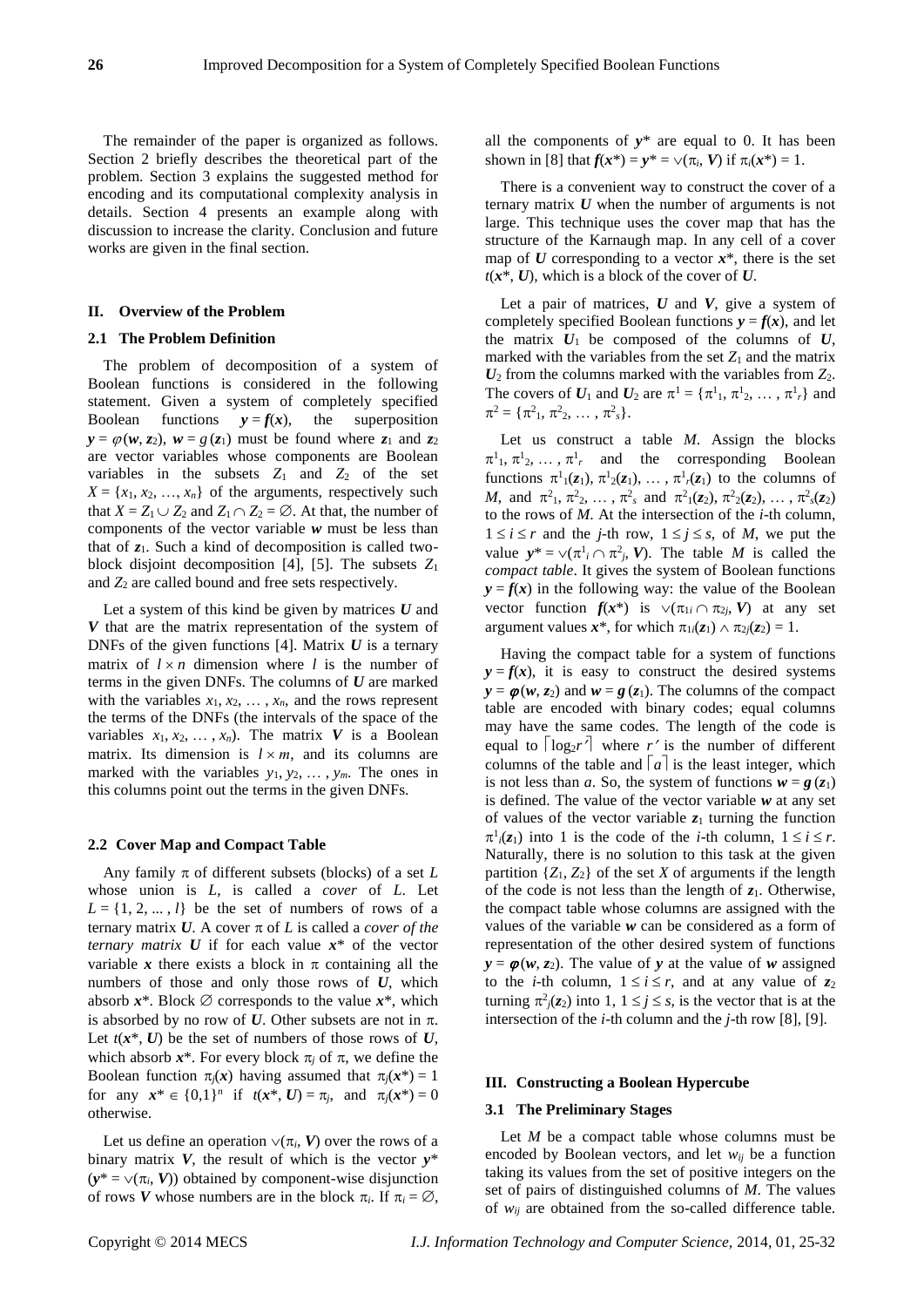The values of compact table are binary codes. So, for each pair of distinguished columns, the number of different peer-to-peer bits is calculated. These values will form the difference table. At the start of the process of the hypercube construction, the vertices of the hypercube are ones of an empty graph (without edges) and related to the distinguished columns of *M*.

The input data for constructing the *n*-dimensional hypercube are the values of difference table and the number of distinguished columns  $\gamma$  of the given compact table *M*. If  $\gamma$  is not an integer power of two, it will be increased to  $2^n$  where  $n = \lceil \log_2{\gamma} \rceil$ , and virtual vertices should be introduced respectively. It is regarded that  $w_{kl} = \infty$  if at least one of the vertices *k* or *l* is virtual.

#### **3.2 The Process of Construction**

The process of constructing the Boolean hypercube can be represented as the sequence of *n* steps. At the *s*th step, the set of  $(s - 1)$  - dimensional hypercubes are considered. They join into pairs, and *s* - dimensional hypercube is obtained from each pair by adding edges properly. As far as it is possible, those vertices, *i* and *j*, are chosen for being connected with an edge, which have the least value of corresponding *wij*. After *n* steps, an *n* - dimensional Boolean hypercube will be constructed. The *n* - component Boolean vectors are assigned to the vertices of the hypercube where the neighborhood relation between the vectors should be represented by the edges of the hypercube.

At the first step of this process, 1 - dimensional hypercubes in the form of  $2^{n-1}$  nonadjacent edges are composed of 0-dimensional hypercubes which is represented by 2*<sup>n</sup>* isolated vertices. At the last, *n*th step, an *n* - dimensional hypercube is assembled from two  $(n-1)$  - dimensional ones by adding  $2^{n-1}$  edges.

Let us consider the formation of *s* - dimensional hypercubes on *s*th step more in details. The form of representation of hypercubes is very important here. Any *k* – dimensional hypercube is represented by a sequence *S* of  $2<sup>k</sup>$  vertex indices which is taken from the set  $\{1, 2, ..., 2<sup>n</sup>\}$ . The edges are specified implicitly: two vertices are connected with an edge if and only if their places in *S* correspond to the places of neighbor codes in the Gray code sequence of the same length as the length of *S*.

Before the performance of any step, the number of hypercubes is always even. More exactly, for *s*th step it is equal to  $2^{n-s}$ ,  $0 \le s < n$ . The current situation is that some set  $C_s$  of *s*-dimensional hypercubes ( $C_s = \emptyset$  before the performance of the step) and some set  $C_{s-1}$  of  $(s - 1)$  - dimensional hypercubes exists. All pairs of hypercubes from  $C_{s-1}$  are looked through and one of them is chosen according to the criterion specified at section 3.3. The suitable edges are added to form *s* - dimensional hypercube from this pair that is introduced to *Cs*, and then the pair is removed from  $C_{s-1}$ . The performance of this step is accomplished when  $C_{s-1} = \emptyset$ .

### **3.3 Coupling the Hypercubes**

For two  $(s - 1)$  - dimensional hypercubes which have been represented by sequences *S'* and *S''*, the sum  $\Sigma w_{ij}$ is calculated. The summing is performed over all pairs *i*, *j* of indices of the vertices that take the same places in the sequences. This sum varies with permutations of vertices of one of the sequences, say *S*. Of course, only those permutations may be taken here into consideration, which preserve the adjacency relation among the vertices.

For all the proper permutations,  $\Sigma w_{ij}$  is calculated. Then according to its minimum value, the equivalent pair of hypercubes is chosen. They are joined into an *s* - dimensional hypercube by edges between vertices that are in the related places of  $S'$  and  $S''$ . The sequence that represents the composed hypercube is formed by concatenation of the sequences  $S'$  and  $S''$ . The sequence *S*<sup>"</sup> may be changed its order according to the selected permutation before the concatenation.

It is convenient to determine the permutation that mentioned above by an operator  $E_k$ . The action of  $E_k$ results in all the vertices which are adjacent with *k*th dimension by exchanging their places. Evident properties of such an operator are  $E_i E_k = E_k E_i$  and  $E_i E_i = 1$ . These properties give the possibility to look through  $2^{s-1}$  variants for each pair of hypercubes at the *s*th step. The variants are generated by applying all combinations of the operators  $E_1, E_2, ..., E_{s-1}$ .

#### **3.4 Complexity of constructing the hypercube**

The number of pairs of hypercubes looked through at the *s*th step is expressed by the following formula:

$$
L'_{s} = \sum_{i=1}^{2^{n-s}} (2^{n-s} - i + 1)(2^{n-s+1} - 2i + 1)
$$
  
=  $2^{n-s-1} \Big[ \frac{1}{3} (2^{2(n-s+1)} - 1) + 2^{n-s} \Big].$ 

Taking into account the permutations which have been determined by the operators  $E_k$ ,  $k = 1, 2, ..., s-1$ , at the *s*th step of the process, we find the number of variants looked through at this step:

$$
L_s = 2^{s-1} L_s' = 2^{n-2} \left[ \frac{1}{3} (2^{2(n-s+1)} - 1) + 2^{n-s} \right].
$$

To facilitate the enumeration of variants, we do not take into consideration the permutations that also preserve the adjacency relation among vertices and they are not concerned with any  $E_k$ . Otherwise,  $L_s$ ' should be multiplied by  $(s-1)! \cdot 2^{s-1}$ .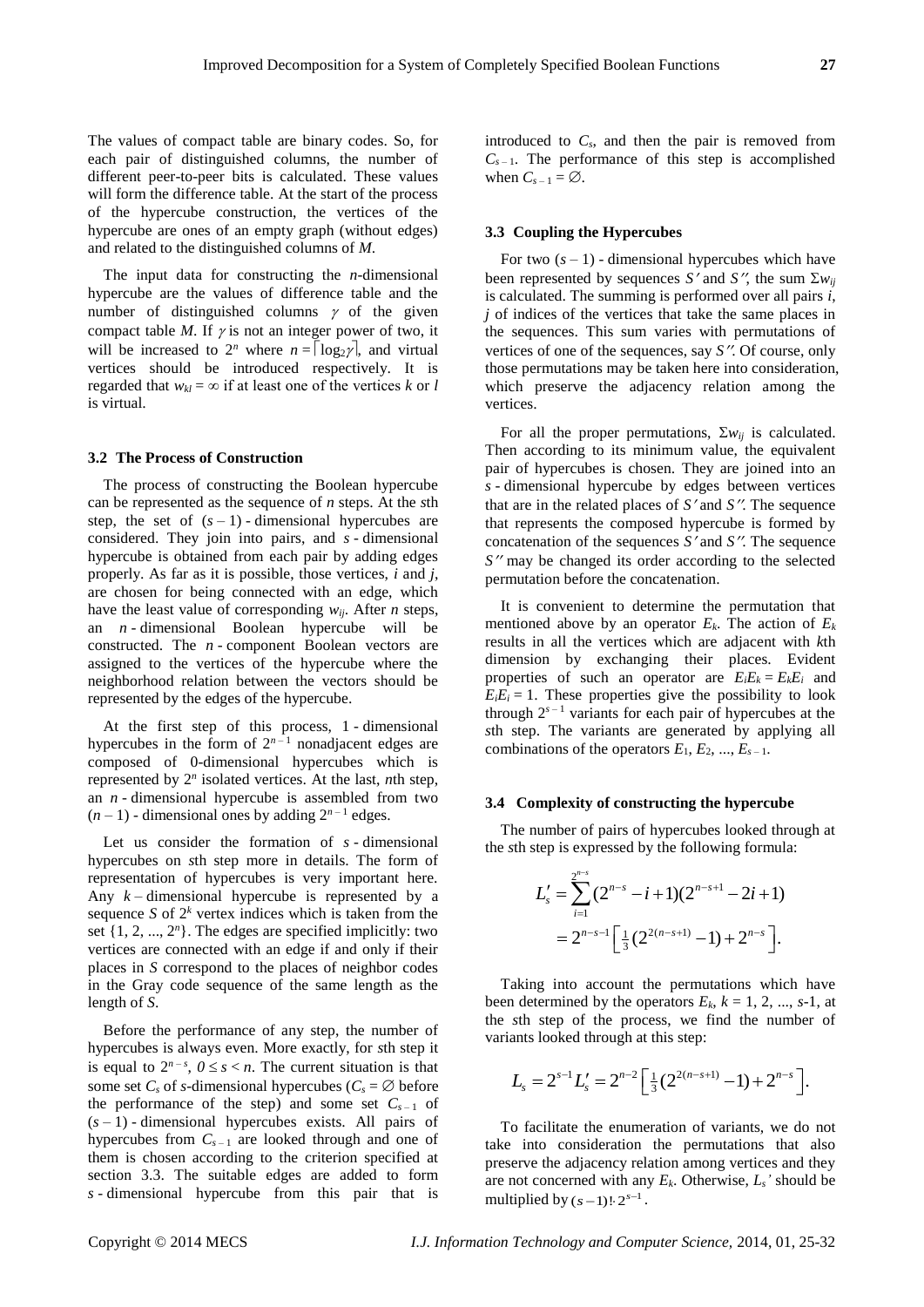Finally, we obtain the number of variants looked through during the whole process of constructing the *n*dimensional Boolean hypercube:

$$
L = \sum_{s=1}^{n} L_s
$$
  
=  $2^{n-2} \left[ \frac{1}{9} (2^{2(n+1)} - 3n - 13) + 2^n \right].$ 

Since  $2^n$  is the number of distinguished columns (with virtual vertices) in this case, the number of variants looked through during the described process can be estimated as 3 power polynomial of the number of distinguished columns of a obtained compact table.

# **IV. An Example**

Let the system of completely specified Boolean functions to be given as follows:

```
.i 7
.o 4
.ilb x<sub>1</sub> x<sub>2</sub> x<sub>3</sub> x<sub>4</sub> x<sub>5</sub> x<sub>6</sub> x<sub>7</sub>
.ob y1 y2 y3 y4
.p 12
1011-1- 1001
-10-1-- 01111010-00 1000
00--001 1011
--0---1110-1-00-01001--00-- 0010
-0011-0 1101
1-1---- 1110
1--0100 0101
10--1-0 1101
-1-11-- 1111
.e
```
It has 7 inputs, 4 outputs and the number of DNFs is represented in its description by 12 rows. The partition of the set of arguments into subsets  $Z_1 = \{x_2, x_5, x_6, x_7\}$ and  $Z_2 = \{x_1, x_3, x_4\}$  is considered. Using the ternary matrix cover approach [8] and according to the section 2, the cover map of the arguments,  $\pi$  will be obtained. Then by dividing  $\pi$  by the covers of the columns of  $Z_1$ and  $Z_2$ ,  $\pi^1$  and  $\pi^2$  are calculated respectively. So the obtained results are:  $\pi^1 = \{ \{5, 9\}, \{1, 5, 9\}, \{5, 7, 9\}, \{1,$ 5, 7, 9}, {2, 5, 9, 12}, {5, 6, 7, 9}, {1, 5, 8, 9, 11}, {2, 5, 9, 10, 12}, {3, 5, 6, 7, 9}, {4, 5, 6, 7, 9}, {3, 5, 8, 9, 10, 11}}; and  $\pi^2 = \{ \{4, 6\}, \{2, 4, 5\}, \{4, 6, 12\}, \{1, 6, 9, 11,$ 12}, {2, 4, 5, 8, 12}, {2, 5, 7, 10, 11}, {2, 5, 8, 11, 12}, {3, 6, 7, 9, 10, 11}}.

According to the section 2, the compact table for the covers  $\pi^1$  and  $\pi^2$  is represented by Table 1, as well. It has seven different columns. To encode these columns, three variables are sufficient. The encoding process can be done in an arbitrary manner.

The Boolean hypercube encoding method is used to establish a better superposition. Here, a better solution is related to the size of PLA, and it is specified by the number of rows of the decomposed systems. The smaller number of the rows of each system implies a better solution of the task. The columns are also encoded by trivial encoding method for the comparison purpose.

#### **4.1 The Trivial Encoding Method**

The obtained codes for the columns using the trivial and the hypercube encoding method are shown at the bottom of Table 1. The method of trivial encoding is simple. It begins from zero for the first column and continues to the last column by increasing one unit for each distinguished column. The equivalent binary number will be the code of the column. More zeros can be added to the left of each number to fit the length of codes in the desired lengths.

#### **4.2 The Process of the Hypercube Construction**

Now, the process of the hypercube construction is explained in a step by step manner. It is like assembling a simple mechanical structure. The difference table is calculated by using the compact table and it is shown in Table 2. It represents the values of function  $w_{ii}$ . The rows and columns of this table correspond to the seven distinguished columns of the compact table. To make the number of vertices of the equivalent hypercube equal to an integer power of two (in this example  $2<sup>3</sup>$ ), a virtual vertex should be added. The infinity values of *wi*<sup>8</sup> are not given in Table 2.

Table 2: The difference table for the example of section 4

| v <sub>2</sub> | $v_3$ | $\mathcal{V}4$ | v <sub>5</sub> | $v_6$ | v <sub>7</sub> |                 |
|----------------|-------|----------------|----------------|-------|----------------|-----------------|
| $\mathbf{1}$   | 9     | 2              | 5              | 10    | 10             | $\nu_1$         |
|                | 8     | 3              | 4              | 9     | 11             | $\nu_2$         |
|                |       | 9              | 6              | 1     | 7              | $v_3$           |
|                |       |                | 7              | 10    | 8              | $\mathcal{V}_4$ |
|                |       |                |                | 5     | 13             | ${\nu}_5$       |
|                |       |                |                |       | 8              | $v_6$           |

The minimum is  $w_{12} = 1$ . Therefore, according to the encoding method which has been explained in section 3.2, the edge  $v_1v_2$  is introduced, then  $v_3v_6$ ,  $v_4v_5$  and  $v_7v_8$ . So, at the first step, four 1 - dimensional hypercubes is obtained that are shown in Fig. 1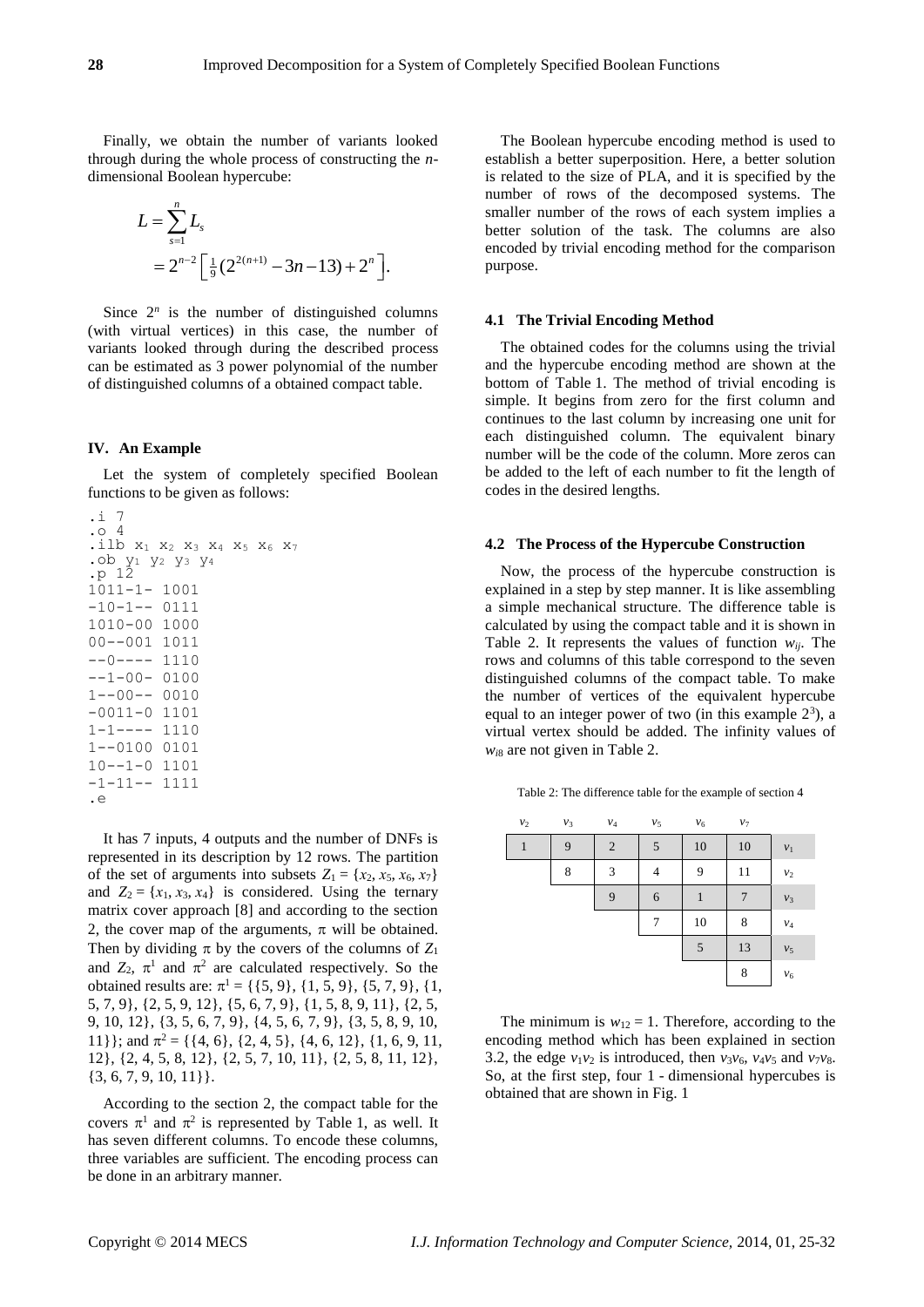|                | 5.9  | 1,5,9 | 5.7.9 | 1,5,7,9 | 2,5,9,12 | 5,6,7,9 | 1,5,8,9,11 | 2,5,9,10,12 | 3.5,6.7.9 | 4, 5, 6, 7, 9 | 3,5,8,9,10,11 |
|----------------|------|-------|-------|---------|----------|---------|------------|-------------|-----------|---------------|---------------|
| 4,6            | 0000 | 0000  | 0000  | 0000    | 0000     | 0100    | 0000       | 0000        | 0100      | 1111          | 0000          |
| 2,4,5          | 1110 | 1110  | 1110  | 1110    | 1111     | 1110    | 1110       | 1111        | 1110      | 1111          | 1110          |
| 4,6,12         | 0000 | 0000  | 0000  | 0000    | 1111     | 0100    | 0000       | 1111        | 0100      | 1111          | 0000          |
| 1,6,9,11,12    | 1110 | 1111  | 1110  | 1111    | 1111     | 1110    | 1111       | 1111        | 1110      | 1110          | 1111          |
| 2,4,5,8,12     | 1110 | 1110  | 1110  | 1110    | 1111     | 1110    | 1111       | 1111        | 1110      | 1111          | 1111          |
| 2,5,7,10,11    | 1110 | 1110  | 1110  | 1110    | 1111     | 1110    | 1111       | 1111        | 1110      | 1110          | 1111          |
| 2,5,8,11,12    | 1110 | 1110  | 1110  | 1110    | 1111     | 1110    | 1111       | 1111        | 1110      | 1110          | 1111          |
| 3,6,7,9,10,11  | 1110 | 1110  | 1110  | 1110    | 1110     | 1110    | 1111       | 1111        | 1110      | 1110          | 1111          |
| <b>Trivial</b> | 000  | 001   | 000   | 001     | 010      | 011     | 100        | 101         | 011       | <b>110</b>    | <b>100</b>    |
| Hypercube      | 001  | 000   | 001   | 000     | 100      | 011     | 010        | <b>110</b>  | 011       | 101           | 010           |





Fig 1: 1-dimensional hypercubes for the example of section 4

Then, 2 - dimensional hypercubes will be constructed. It is performed by adding two edges,  $v_i v_j$  and  $v_k v_l$  such that  $w_{ij} + w_{kl}$  would be the minimum among all the selectable edges. All the variants of such adding are given in Table 3. The edge incident with vertex  $v_8$  is not considered.

Table 3: The variants of the adding edges at the second step

| <b>Edges</b>     | $W_{ij} + W_{kl}$ |
|------------------|-------------------|
| $v_1v_3, v_2v_6$ | 18                |
| $v_1v_6, v_2v_3$ | 18                |
| $V_1V_4, V_2V_5$ | 6                 |
| $v_1v_5, v_2v_4$ | 8                 |
| $v_3v_4, v_6v_5$ | 14                |
| $V_3V_5, V_6V_4$ | 16                |

Having chosen the first variant, 2 - dimensional hypercube on the vertices  $v_1$ ,  $v_2$ ,  $v_5$  and  $v_4$  is obtained. Similarly, the second hypercube is constructed by vertices  $v_3$ ,  $v_6$ ,  $v_8$  and  $v_7$ . They are illustrated in Fig. 2.



Fig 2: 2-dimensional hypercubes for the example of section 4

To finish the process, four edges should be added to obtain the final 3 - dimensional hypercube. The variants of such adding are given in Table 4. One of the edges among them has infinity value of *wij*. Therefore, the value of this edge is not considered in the resulting summation.

Table 4: The variants of the adding edges at the third step

| <b>Edges</b>                              | $\Sigma w_{ij}$ |
|-------------------------------------------|-----------------|
| $V_1V_3$ , $V_2V_6$ , $V_5V_8$ , $V_4V_7$ | 25              |
| $V_1V_7, V_2V_3, V_5V_6, V_4V_8$          | 23              |
| $V_1V_8, V_2V_7, V_5V_3, V_4V_6$          | 27              |
| $V_1V_6, V_2V_8, V_5V_7, V_4V_3$          | 31              |
| $V_1V_7, V_2V_8, V_5V_6, V_4V_3$          | 24              |
| $V_1V_3$ , $V_2V_7$ , $V_5V_8$ , $V_4V_6$ | 30              |
| $V_1V_6, V_2V_3, V_5V_7, V_4V_8$          | 31              |
| $V_1V_8, V_2V_6, V_5V_3, V_4V_7$          | 23              |

Having chosen the second variant, the final hypercube is constructed which is shown in Fig. 3.



Fig. 3: The final constructed hypercube for the example of section 4

#### **4.3 The Process of Encoding of the Hypercube**

The final process to encode the compact table is encoding of the constructed hypercube. The hypercube will be encoded according to the neighborhood relation represented by the graph in Fig. 3.

#### *4.3.1 The basic encoding*

The method of the encoding is as follows. At first, the basic encoding is obtained by using Karnaugh map. The sequence of the vertices of the constructed hypercube is put in the Karnaugh map. The order of the vertices in the sequence is considered as Fig. 4a for the hypercube of Fig. 3. In this paper, this sequence is called the vector representation of the hypercube.

It is noticed that the placement of the Gray codes for Karnaugh map is performed according to the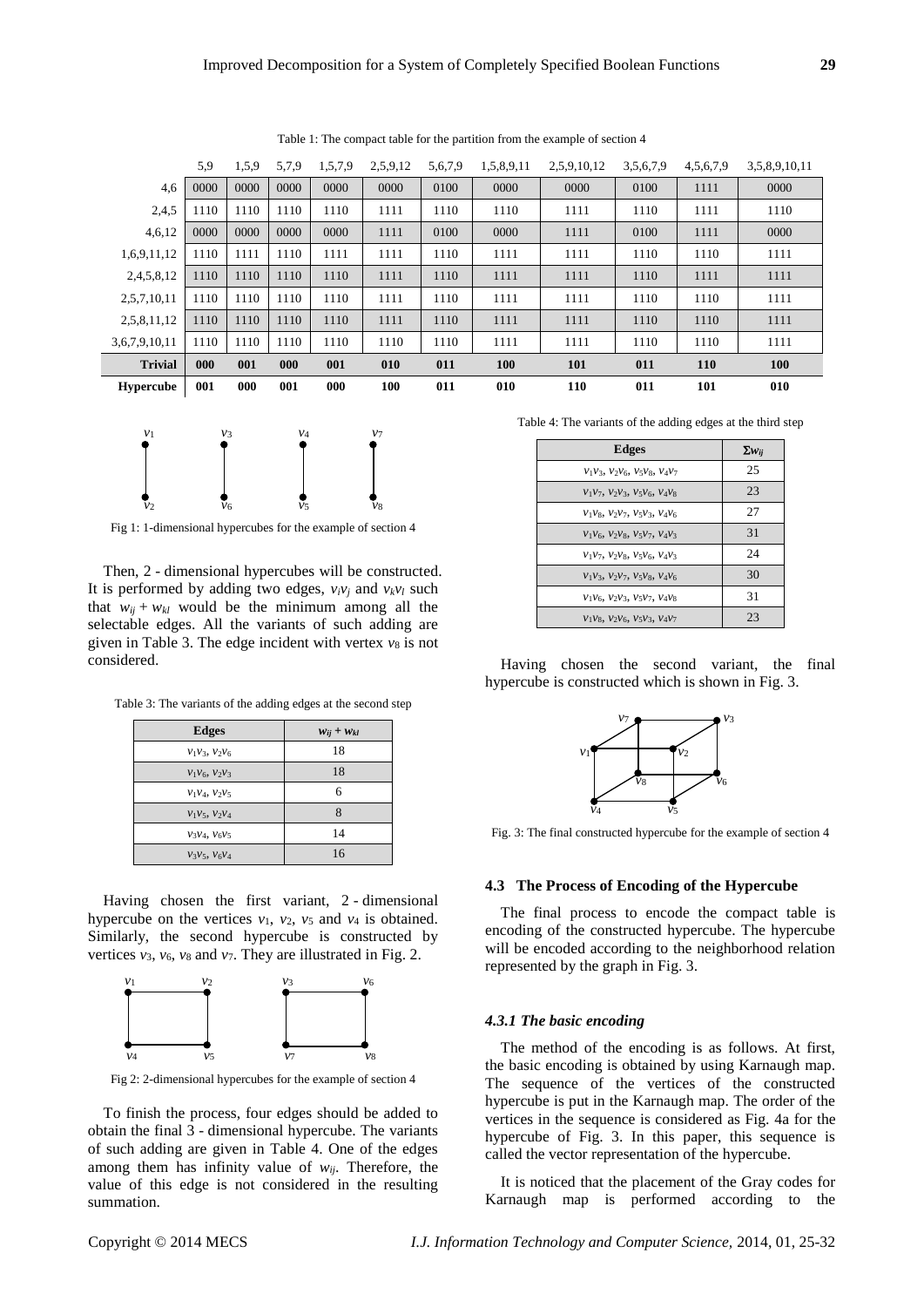neighborhood relations of the constructed hypercube. It means that the concept of Karnaugh map is used and for some rank of the obtained hypercube some modifications are needed to reorder the map. It is necessary to keep the vicinity relations of the vertices. So, the basic encoding for the hypercube of Fig. 3 is represented in Fig. 4.b.

## *4.3.2 The optimized encoding*

A supplementary improvement is made on the basic encoding if it is needed and it can be possible. It means with additional efforts, sometimes it is possible to achieve to the more efficient encoding. In case the current hypercube contains some virtual vertices, it would be done.

The final aim is obtaining a feasible version of the encoding vector which assigns the maximum possible 1's for the codes of the virtual vertices. A feasible version is related to such permutations keeping the neighborhood relations. The operations of searching for the feasible version are similar to the hypercube construction.

Unfortunately, it is not possible always to find the optimal version, especially when the number of virtual vertices is more. But the basic encoding is still improved. The optimized encoding for the hypercube of Fig. 3 is shown in Fig. 4c. In the current example, the virtual vertex is only  $v_8$ . So the binary code "111" has been assigned for it which has the maximum possible 1's. For this example the obtained encoding is optimal.

| <b>a.</b> $v_1$ $v_2$ $v_5$ $v_4$ $v_8$ $v_6$ $v_3$ $v_7$ |  |  |  |  |
|-----------------------------------------------------------|--|--|--|--|
| <b>b.</b>   000   001   011   010   110   111   101   100 |  |  |  |  |
|                                                           |  |  |  |  |
|                                                           |  |  |  |  |

Fig. 4: The encoding for the constructed hypercube. (a) The vector representation of the hypercube of Fig. 3 (b) The basic encoding  $(c)$ The optimized encoding

Finally, the distinct columns of the compact table will be encoded as  $v_1 - 001$ ,  $v_2 - 000$ ,  $v_3 - 100$ ,  $v_4 - 011$ ,  $v_5 - 010$ ,  $v_6 - 110$  and  $v_7 - 101$ , by using the hypercube encoding method. The repetitive columns of the compact table will be encoded according to their equivalent distinct encoded columns. In fact, the encoded columns will form the vector *w*.

## **4.4 To Obtain the Desired Superposition**

The main object of the paper for this example was done. But, to obtain the solution of the task, the systems of functions  $y = \varphi(w, z_2)$  and  $w = g(z_1)$  should be constructed [8], [9]. For that, the functions connected with the blocks of the cover maps of  $Z_1$  and  $Z_2$  must be obtained. Then the DNFs of the functions connected

with the blocks of  $\pi^1$  and  $\pi^2$  will be calculated. After a minimization with the well-known Espresso logic minimizer; the following systems representing the desired superposition  $y = \varphi(w, z_2)$ ,  $w = g(z_1)$  are obtained. For that, each of the calculated codes can be used. As mentioned before, for the comparison purpose; the desired superposition using each of them will be constructed.

# *4.4.1 The obtained superposition by using the trivial encoding method*

The first system of superposition by using the trivial encoding method is:

| .i 6                 |                        |
|----------------------|------------------------|
| $. \circ$ 4          |                        |
|                      | .ilb w1 w2 w3 x1 x3 x4 |
| .ob y1 y2 y3 y4      |                        |
| .p 13                |                        |
| $-01111$ $0001$      |                        |
| $10--01$ 0001        |                        |
| $010 - 0 - 0001$     |                        |
| $011---0100$         |                        |
| 1100-- 1111          |                        |
| $010 - -1$ 1111      |                        |
| 101--1 1111          |                        |
| $101 - 0 - 1111$     |                        |
| $--01--1110$         |                        |
| $0 - -1 - -$<br>1110 |                        |
| $10 - 1 - - 1111$    |                        |
| $--0-0-1110$         |                        |
| $0---0-1110$         |                        |
| .е                   |                        |

And the second system of superposition by using the trivial encoding method is:

 $\times 7$ 

| . i<br>- 4 |               |
|------------|---------------|
| .o 3       |               |
|            | ilb x2 x5 x6. |
|            | .ob w1 w2 w3  |
| .p 9       |               |
| 0001       | 100           |
| $111 -$    | 010           |
| 01-0       | 100           |
| 0-11       | 001           |
| 1100       | 101           |
| $1 - 01$   | 010           |
| $00 - 0$   | 001           |
| $100 -$    | 001           |
| $-00-$     | 010           |
| . е        |               |

# *4.4.2 The obtained superposition by using the hypercube encoding method*

Also, the first system of superposition by using the hypercube encoding method is: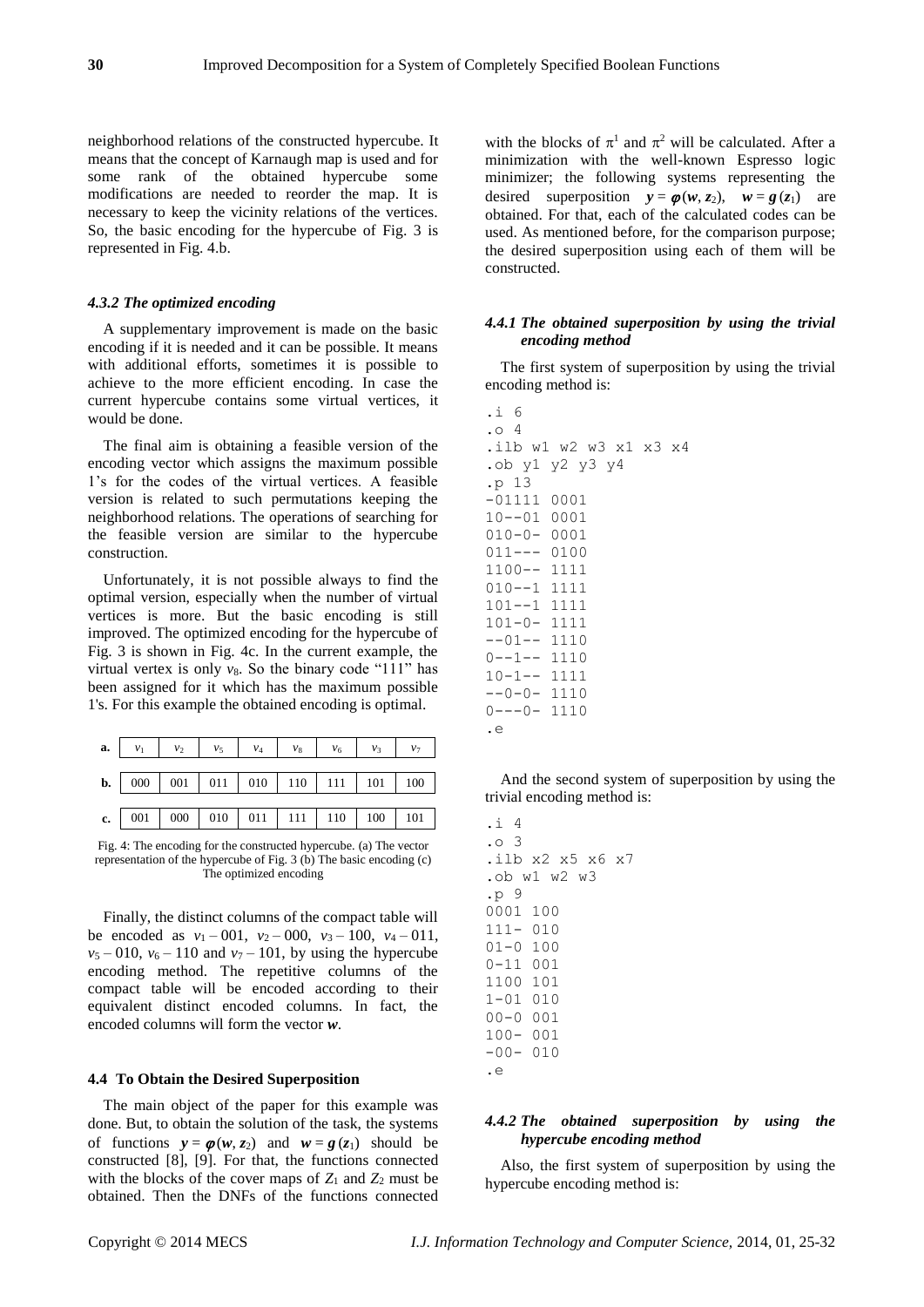```
.i 6
.o 4
.ilb w1 w2 w3 x1 x3 x4
.ob y1 y2 y3 y4
.p 10
--0111 0001
-10-01 0001
011--- 0100
1010-- 1111
0--1-- 10100---0- 1110-0-1-- 11101-0--1 1111
1-0-0- 1111
-101-- 1111
.e
```
And the second system of superposition by using the hypercube encoding method is:

```
.i 4
.o 3
.ilb x2 x5 x6 x7
.ob w1 w2 w3
.p 8
0001 100
01-0 010
0-01 001
11-- 100
100- 010
--00 010
10-- 001
-00- 001
.e
```
#### **4.5 Discussion**

As it is seen from the obtained superpositions, the numbers of rows of the systems which have been constructed using the hypercube encoding method are less than their equivalent systems from trivial encoding method. This reduction is expected to be the more by increasing the number of the arguments or the DNFs of the original system. We also performed this method on the several examples and observed the similar results. In addition, the comparable work has been done on the problem of the state assignment of a finite state machine (FSM) to decrease the power of the implementing circuit [10]. Those results are confirmed our method as well.

# **V. Conclusion and Future Works**

The ternary matrix cover approach is an efficient technique for the problem of decomposition of systems of Boolean functions. The encoding of the compact table columns has a direct influence on the quality and cost of the designing of the digital devices. So, its optimization will cause a significant improvement on the obtained solution. In this paper, we suggested the

assembling of Boolean hypercube for the encoding of the columns. This encoding improves the desired superposition and reduces the size of PLA which is important in the practical applications.

Development and implementation of a software tool for investigation of the existing benchmarks is proposed. This will demonstrate the full impacts of the suggested method.

## **Acknowledgements**

This work was done in the logical design laboratory at the united institute of informatics problems of the NAS of Belarus. The authors like to thank this laboratory by its support in providing the examples of the completely specified Boolean function to test.

# **References**

- [1] Martinelli A. Advances in Functional Decomposition: Theory and Applications. Doctoral Dissertation, Royal Institute of Technology (KTH), Stockholm, Sweden, 2006
- [2] Morawiecki P, Rawski M, Selvaraj H. Application of Functional Decomposition in Synthesis of Boolean Function Sets. In: Proceedings of the 19th International Conference on Systems Engineering (ICSENG), Aug. 2008, Las Vegas, USA, 350-355.
- [3] Perkowski M A, Grygiel S. A Survey of Literature on Functional Decomposition, Version IV. Technical report, Department of Electrical Engineering, Portland State University, Portland, USA, 1995
- [4] Zakrevskij A, Pottosin Yu V, Cheremisinova L. Optimization in Boolean Space. Tallinn, Estonia, TUT Press, 2009
- [5] Hassoun S, Sasao T. Logic Synthesis and Verification. The Springer International Series in Engineering and Computer Science, Kluwer Academic Publishers, 2001.
- [6] Rawski M. Input Variable Partitioning Method for Decomposition-Based Logic Synthesis targeted Heterogeneous FPGAs. International Journal of Electronics and Telecommunications, 2012, vol 58 (1), 15–20.
- [7] Muthukumar V, Bignall R J, Selvaraj H. An efficient variable partitioning approach for functional decomposition of circuits. Journal of Systems Architecture, 2007, vol. 53, no. 1, 53-67.
- [8] Pottosin Yu V, Shestakov E A. Tabular Methods for Decomposition of Systems of Completely Specified Boolean Functions. Byelorusskaya Nauka, Belarus, 2006 (in Russian)